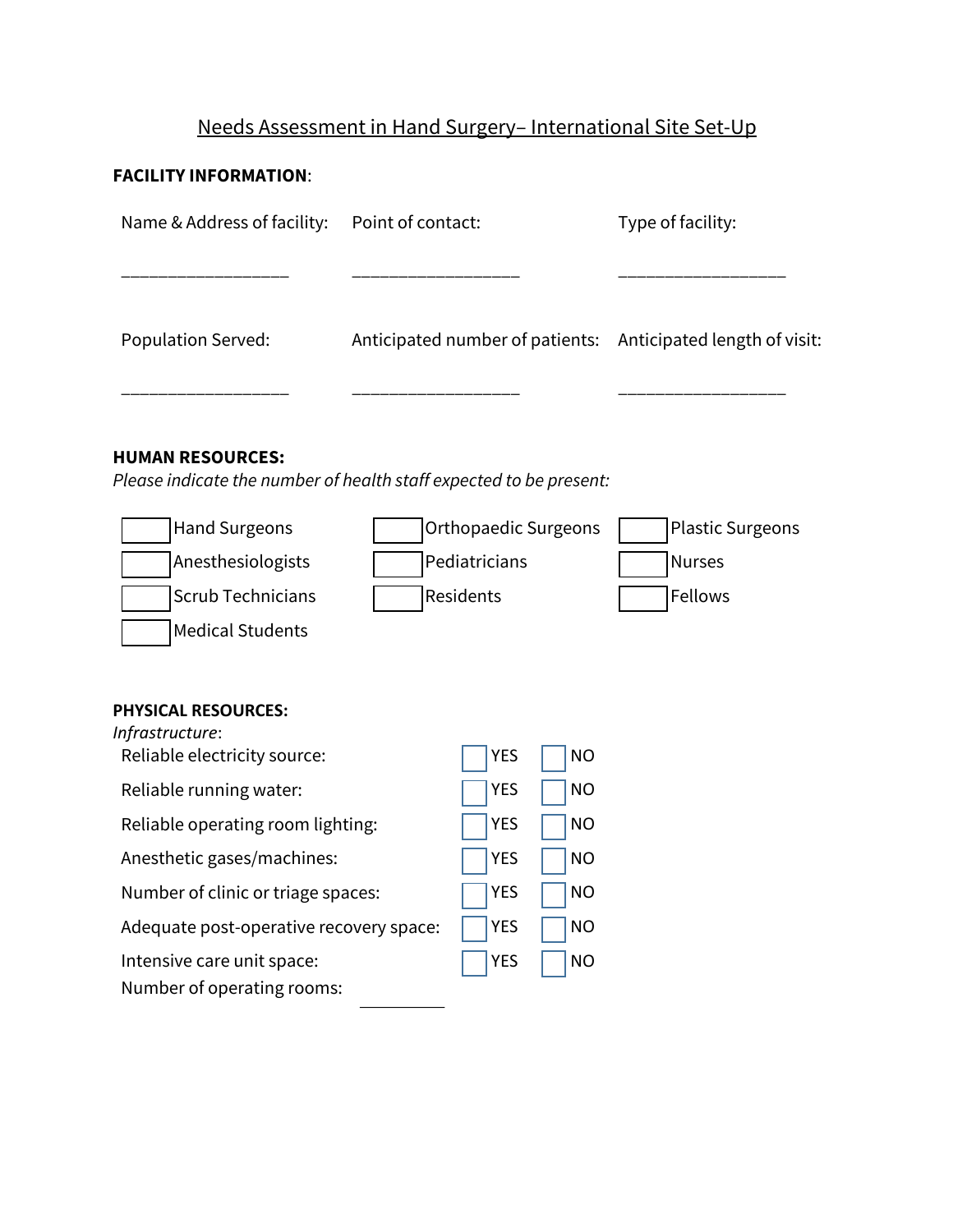| <b>Surgical Equipment:</b><br>Radiography:                       | <b>YES</b>               | <b>NO</b>              |  |
|------------------------------------------------------------------|--------------------------|------------------------|--|
| MRI:                                                             | <b>YES</b>               | <b>NO</b>              |  |
| CT:                                                              | <b>YES</b>               | <b>NO</b>              |  |
| Intraoperative fluoroscopy<br>(mini or standard):<br>Microscope: | <b>YES</b><br><b>YES</b> | <b>NO</b><br><b>NO</b> |  |
| Lead Aprons:                                                     | <b>YES</b>               | <b>NO</b>              |  |
| Blood availability:                                              | <b>YES</b>               | <b>NO</b>              |  |
| Sterilization availability:                                      | <b>YES</b>               | <b>NO</b>              |  |
| Sutures available (please list type and needle):                 |                          |                        |  |
| Surgical gloves available (please list sizes):                   |                          |                        |  |

Surgical instruments/equipment (please list number and/or type readily available):

| _Scalpel                                                                         | Dissecting Scissors                            | ____Self-retaining retractors |  |
|----------------------------------------------------------------------------------|------------------------------------------------|-------------------------------|--|
| ___Handheld retractors                                                           | $\rule{1em}{0.15mm}$ =_______Forceps for teeth | _____Forceps without teeth    |  |
| Needle driver                                                                    | ____Microsurgical instruments _____Suction     |                               |  |
| ____ Vessel clips                                                                | ____Tourniquet (sterile)                       | ____ Tourniquet (nonsterile)  |  |
| ____Splinting plaster                                                            |                                                |                               |  |
| ____Benzoin                                                                      | ____Mastasol                                   | _Tisseel                      |  |
| _____Esmarch                                                                     | _____Xeroform                                  | ____Petroleum Jelly           |  |
| ___Kerlix                                                                        | ____Sterile gauze                              | ____Polymethylmethacrylate    |  |
| Cast saw                                                                         | ____Hand table                                 |                               |  |
| Pre-operative skin preparation (eg: betadine)___________________________________ |                                                |                               |  |
|                                                                                  |                                                |                               |  |
|                                                                                  |                                                |                               |  |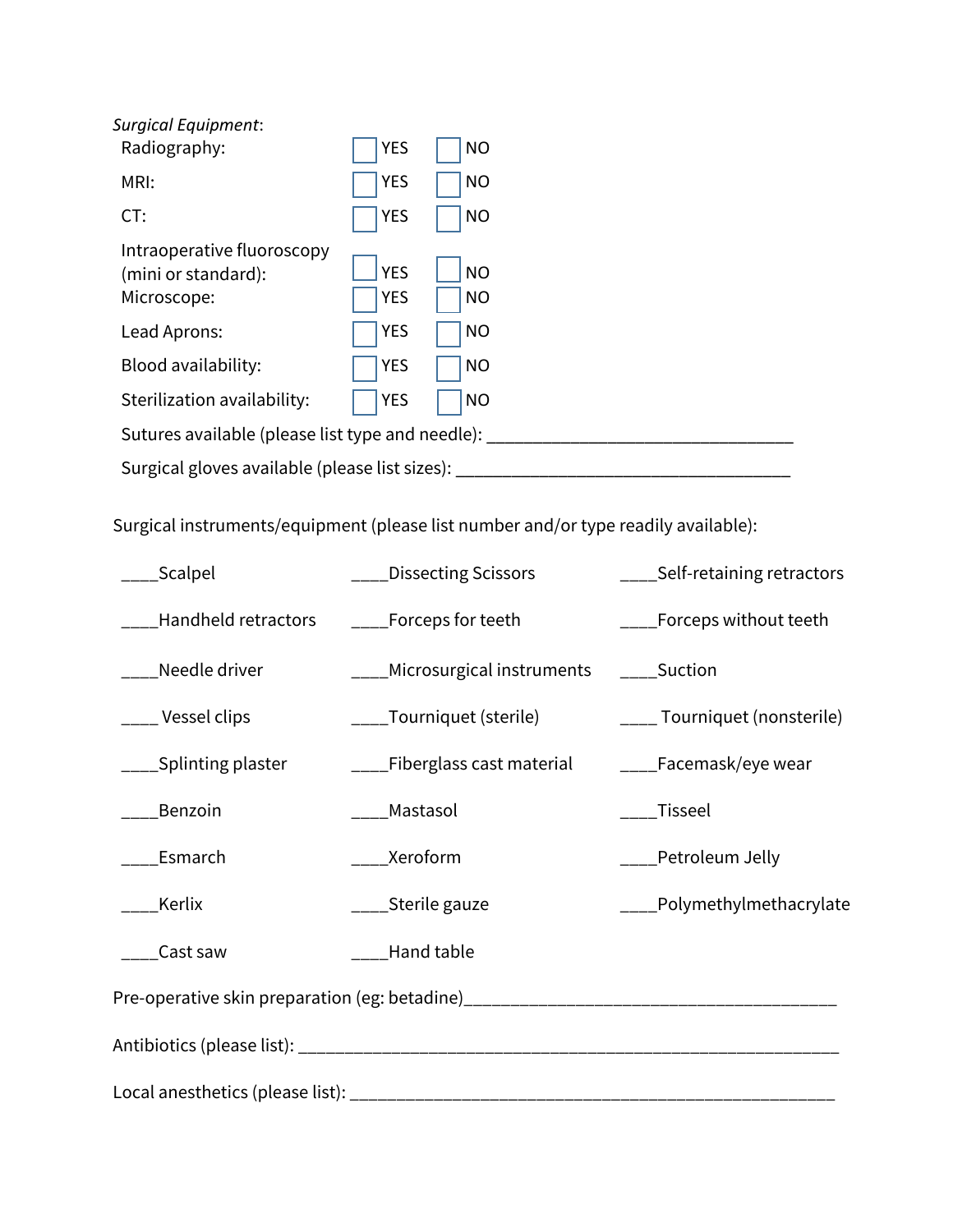*Implants* (please list number, size, quantity, laterality, and brand manufacturer, when applicable):

| Distal radius plates:                                       |                                        |                                    |
|-------------------------------------------------------------|----------------------------------------|------------------------------------|
| Hand plates:                                                |                                        |                                    |
| <b>Compression screws:</b>                                  |                                        |                                    |
| LCDC plates:                                                |                                        |                                    |
| Reduction clamps:                                           |                                        |                                    |
| Kirshner wires:                                             |                                        |                                    |
| Non-locking screws:                                         |                                        |                                    |
| Locking screws:                                             |                                        |                                    |
| Cannulated screws:                                          |                                        |                                    |
| Suture anchors:                                             |                                        |                                    |
| Requested implants:                                         |                                        |                                    |
| Anesthetic Equipment:<br>Anesthetic types available:        |                                        |                                    |
| General                                                     | <b>MAC</b><br>Wide awake + Local       | Regional                           |
| <b>PROCEDURES:</b><br>Circle anticipated procedures needed: |                                        |                                    |
| Hand, finger, wrist<br>fractures                            | Tendon repair and/or<br>reconstruction | Compression neuropathy<br>releases |
| <b>Tendon transfers</b>                                     | Scar revision                          | Infection                          |
| Free tissue transfer                                        | Skin grafting                          | Contracture release                |
| Dupuytren's                                                 | Nerve grafts                           | Wrist arthroscopy                  |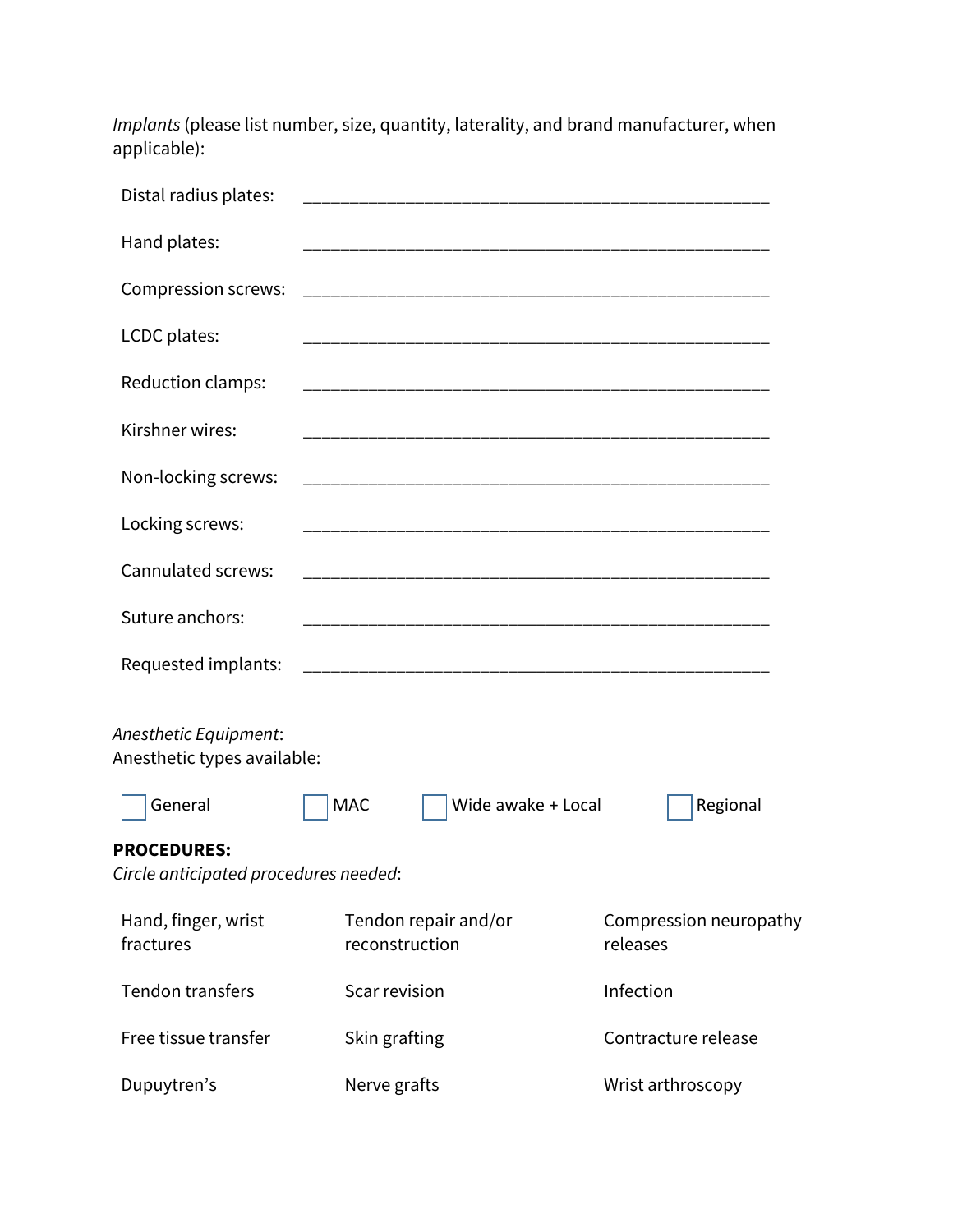Elbow arthroscopy Congenital deformities Thumb OA

Burns

## **CULTURAL AND LANGUAGE BARRIERS**:

Are any cultural or language barriers anticipated? If so, what training will be provided to overcome?

\_\_\_\_\_\_\_\_\_\_\_\_\_\_\_\_\_\_\_\_\_\_\_\_\_\_\_\_\_\_\_\_\_\_\_\_\_\_\_\_\_\_\_\_\_\_\_\_\_\_\_\_\_\_\_\_\_\_\_\_\_\_\_\_\_\_\_\_\_\_\_\_\_\_\_\_\_\_

| Will interpretation services be available if needed?                         |                                                                                                |           |  |  |  |
|------------------------------------------------------------------------------|------------------------------------------------------------------------------------------------|-----------|--|--|--|
| <b>YES</b>                                                                   | <b>NO</b>                                                                                      | N/A       |  |  |  |
| <b>SAFETY, QUALITY, AND ACCESS:</b>                                          |                                                                                                |           |  |  |  |
| Is the location safe to visit?                                               | <b>YES</b>                                                                                     | <b>NO</b> |  |  |  |
| Is there a safety strategy in place in case of an emergency? Please explain: |                                                                                                |           |  |  |  |
|                                                                              |                                                                                                |           |  |  |  |
|                                                                              |                                                                                                |           |  |  |  |
|                                                                              | Will patients be screened by a local or visiting surgeon prior to being scheduled for surgery? |           |  |  |  |
|                                                                              |                                                                                                |           |  |  |  |
| Are patient records maintained? If so, how?                                  |                                                                                                |           |  |  |  |

\_\_\_\_\_\_\_\_\_\_\_\_\_\_\_\_\_\_\_\_\_\_\_\_\_\_\_\_\_\_\_\_\_\_\_\_\_\_\_\_\_\_\_\_\_\_\_\_\_\_\_\_\_\_\_\_\_\_\_\_\_\_\_\_\_\_\_\_\_\_\_\_\_\_\_\_\_\_